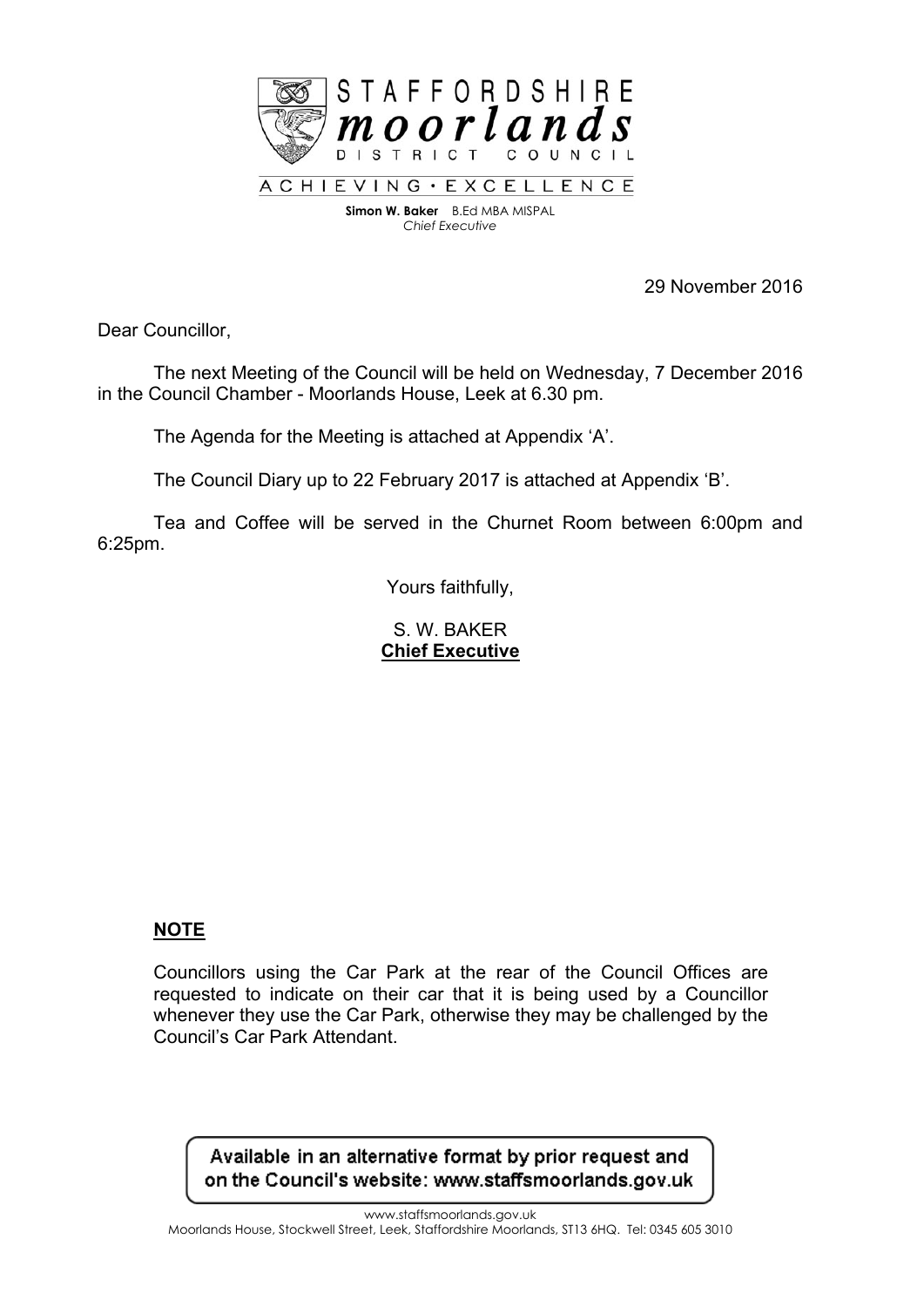- 1. To approve as a correct record the Minutes of the Council Meetings held on the 14 September 2016 and 19 October 2016. **(Pages 5 - 12)**
- 2. Apologies for absence, if any.
- 3. Urgent items of business, if any (24 hours notice to be provided to the Chairman).
- 4. Declarations of interest
	- i. Disclosable Pecuniary Interests
	- ii. Other Interests
- 5. Chairman's or Leader's announcements and correspondence, if any.
- 6. Receipt of petitions, if any.
- 7. To consider and debate any recommendations from the Cabinet, Overview and Scrutiny Panels and Committees, if any.
	- 7 .1 Audit and Accounts Committee 29 September 2016 **(Pages 13 - 22)**
		- (a) Treasury Management Update Report (copy of report to the Committee attached)

# **Recommendation**

That the treasury management position as at 31st August 2016 be noted.

- 7 .2 Licensing & Regulatory Committee 18 November 2016 **(Pages 23 - 136)**
	- (a) Hackney Carriage and Private Hire Licensing Policy 2016

# **Recommendations**

- (a) That Members approve and adopt the Hackney Carriage and Private Hire Policy 2016 attached in appendix A, as the Council's policy.
- (b) That Members give delegated authority to the Head of Regulatory Services to make minor modifications to the policy to reflect any change in legislation or case law or to promote efficient administration of the licensing function without consultation if appropriate.
- 8. Recommendations from meetings in the interim period prior to the Council Meeting, if any.
	- 8 .1 Cabinet 6 December 2016 **(Pages 137 - 182)**
		- (a) Updated Medium Term Financial Plan 2017/18 to 2020/21 (copy of report to the Cabinet attached)

## **Recommendation**

That members approve the updated Medium-Term Financial Plan.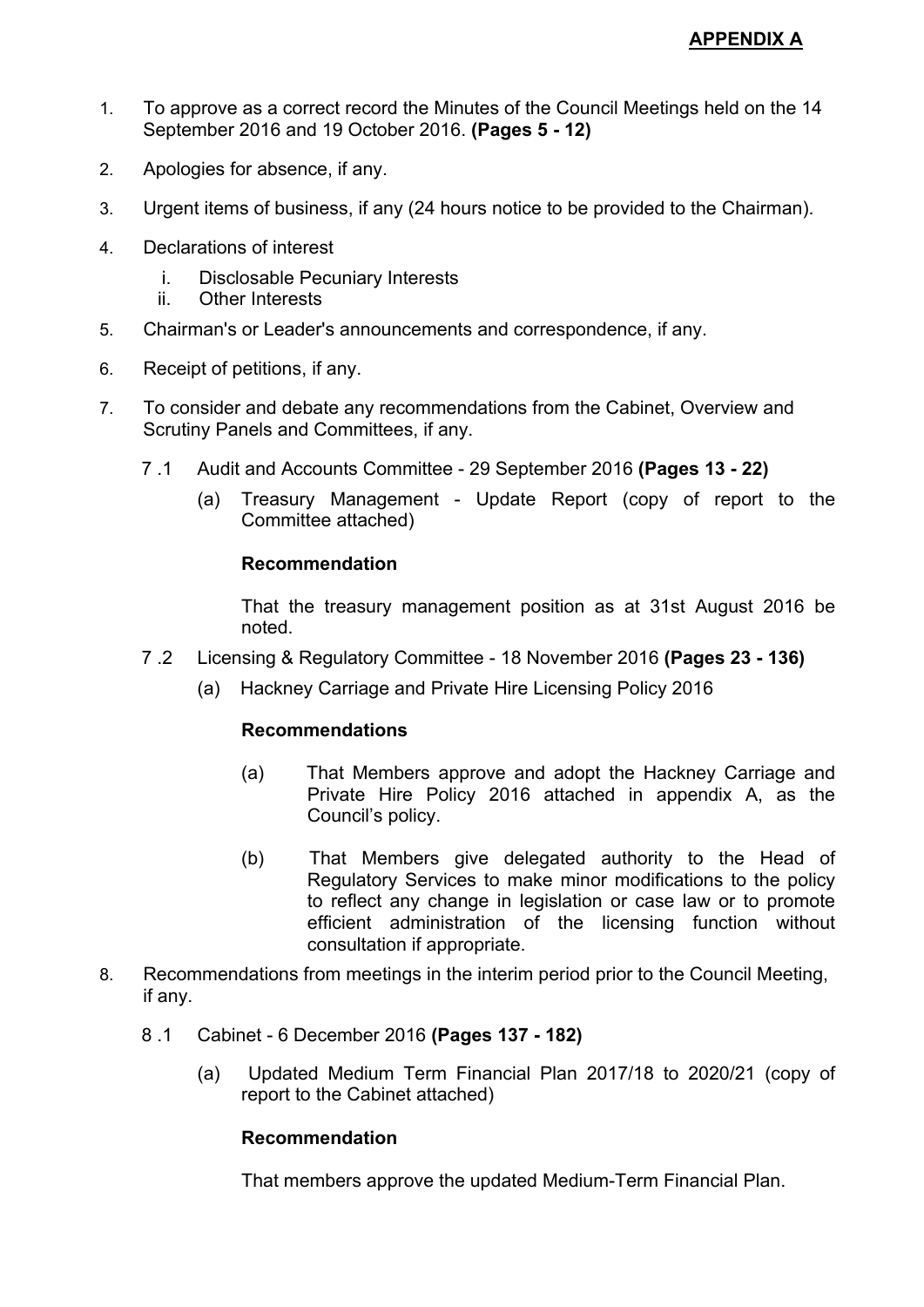9. Notices of Motion in accordance with Procedure Rule No. 8, if any.

### (a) **Councillor L. Malyon**

"That this Council will continue to send planning application information out to parish and town councils, as they always have done, as it is impossible for town and parish clerks to be able to print all the information off."

### (b) **Councillor L. Malyon**

"That this Council sends a strong objection to the County Council with regard to the new charges for waste, this will cause more fly tipping which the District Council will have to pick up and incur the costs for, putting more pressure on services."

### (c) **Councillor C. Atkins**

"That this Council calls upon the Government to reconsider the published transitional pension arrangements for women born on or after 6 April 1951 and to offer revised and fair transitional state pension arrangements for all women born on or after 6 April 1951 so that women do not live in hardship due to pension changes which they were not told about until it was too late to make alternative arrangements."

### (d) **Councillor K. Jackson**

"That Staffordshire Moorlands District Council views with concern the injustice whereby the Treasury receives 50% of surpluses from the Mineworkers Pension Scheme, accumulating over £3 billion to date. This is taken from people and communities least able to afford it, particularly former coal mining areas in the Staffordshire Moorlands. The money taken out is out of proportion to the risk covered. This Council requests that the Public Accounts Committee conduct an independent scrutiny to address this unfair arrangement and calls on its MPs to take up the case for further action in parliament."

10. To answer questions asked under Procedure Rule No. 10, if any.

#### **(At least two clear days notice required, in writing, to the Proper Officer in accordance with Procedure Rule 11.3.)**

- 11. To consider any political group appointments or changes to membership, if any.
- 12. Exclusion of the Press and Public:

The Chairman to move:-

"That, pursuant to Section 100A(2) and (4) of the Local Government Act, 1972, the public be excluded from the meeting in view of the nature of the business to be transacted or the nature of the proceedings whereby it is likely that confidential information as defined in Section 100A (3) of the Act would be disclosed to the public in breach of the obligation of confidence or exempt information as defined in Section 100 I (1) of Part 1 of Schedule 12A of the Act would be disclosed to the public by virtue of the Paragraphs indicated."